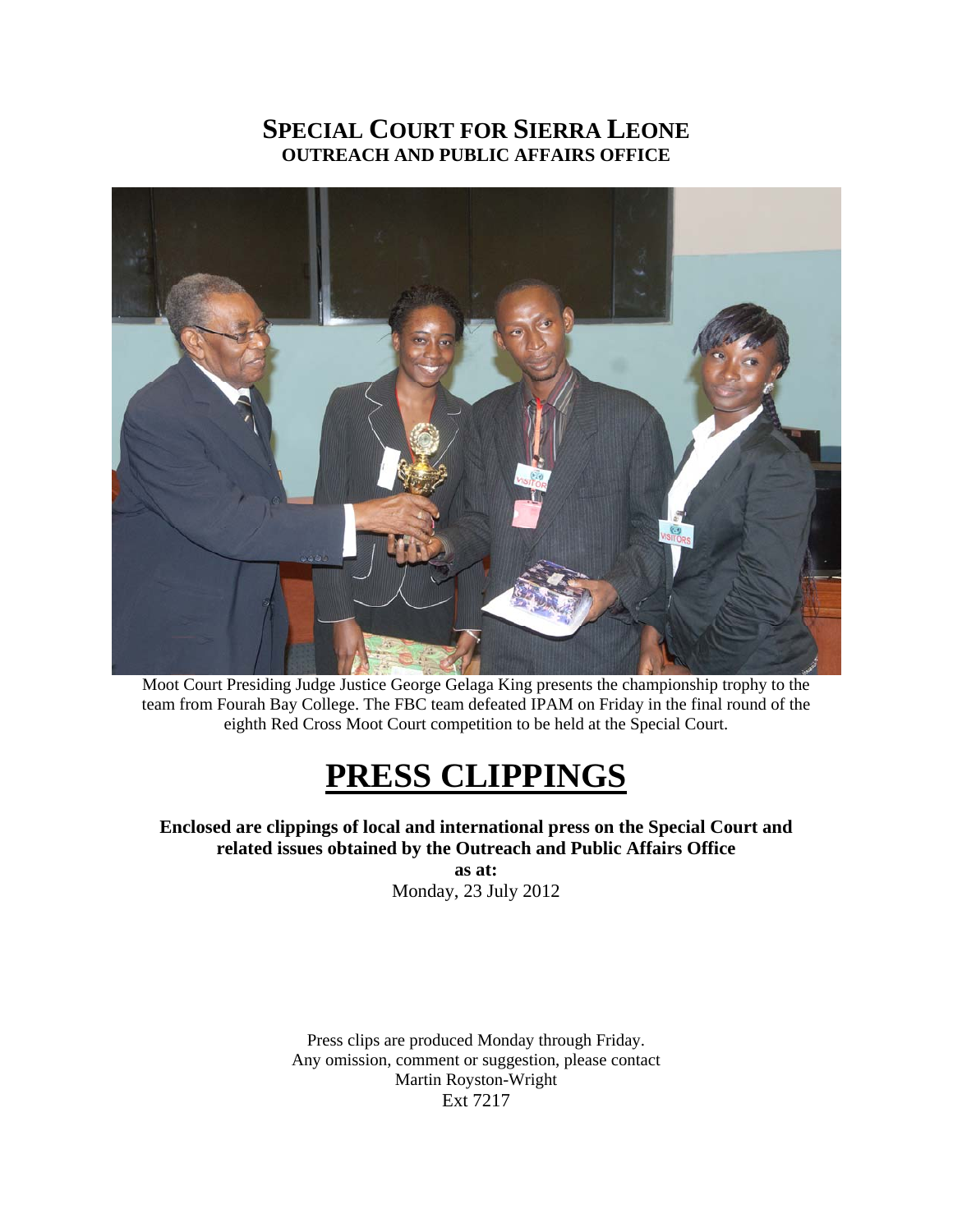| <b>Local News</b>                                                                 |              |
|-----------------------------------------------------------------------------------|--------------|
| Taylor Appeals War Crimes Conviction / The Exclusive                              | Page 3       |
| Peter Andersen Wins Award / The Exclusive                                         | Page 4       |
| Cholera: 3852 Cases, 66 Deaths / Independent Observer                             | Page 5       |
| <b>International News</b>                                                         |              |
| Prosecution and Defense to Appeal Charles Taylor Judgment/ Charlestaylortrial.org | Pages 6-7    |
| World Court: Important Victory for Habré Victims / Human Rights Watch             | Pages $8-10$ |
| Impunity Over for Heinous Crimes Against Humanity / The Irish Times               | Pages 11-12  |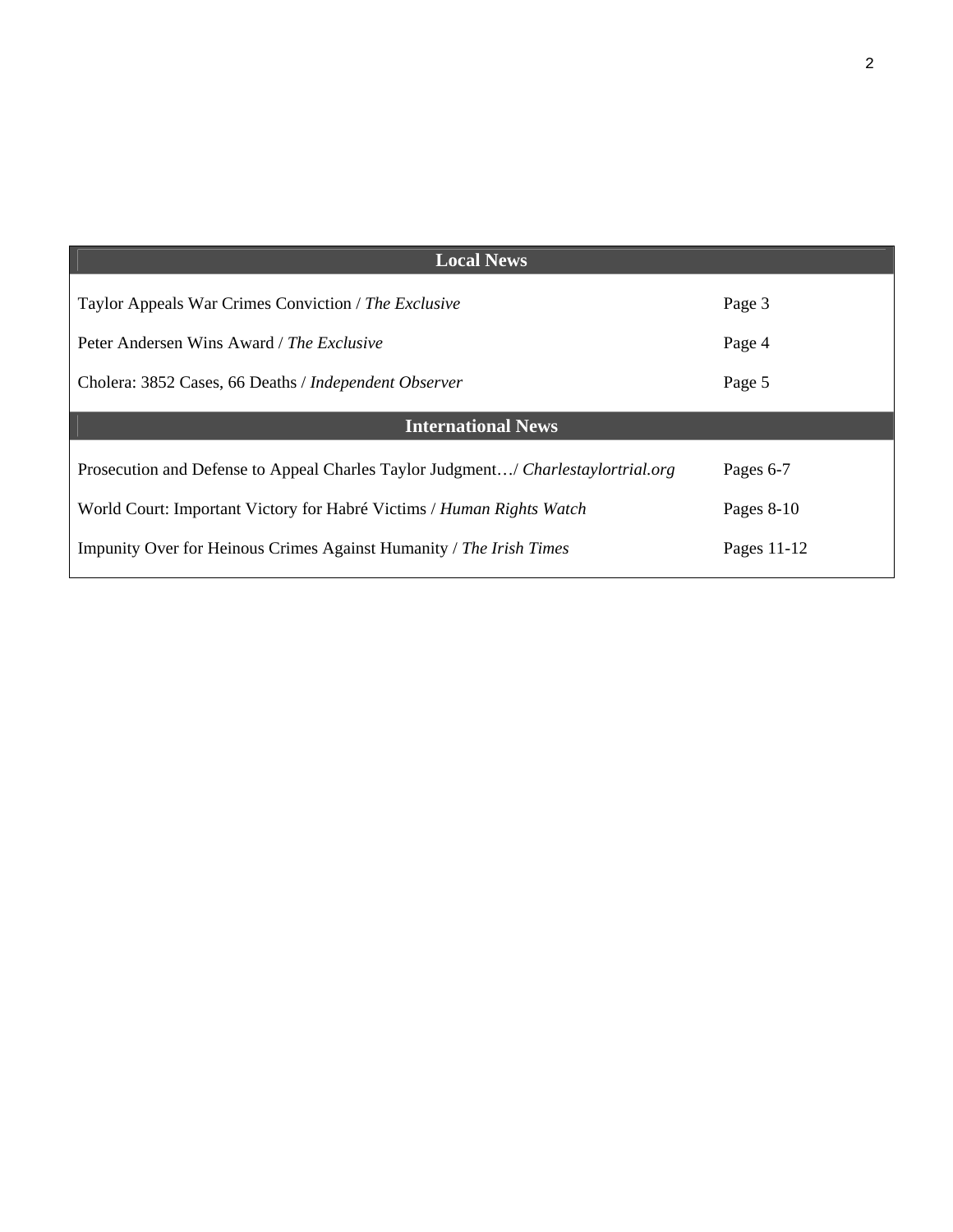## The Exclusive Monday, 23 July 2012



**Continued page 2** 

## **Appeals War Crimes Conviction**

#### From front page

crimes and crimes against humanity over the 1991-2001 civil war in Sierre Leone, the first former head of state to be convicted by an international court since the Nuremberg Nazi trials in 1946.

The former warlord, 64, was sentence 修 网络to 50 years in jail after his convic-15% on 11 counts for arming Sierra the state is the return for "blood dias" during the war which claimed We lives.

The court found that Taylor was paid in diamonds mined in areas under the control of Sierra Leone's Revolutionary United Front (RUF) rebels, who murdered. raped and mutilated their victims while forcing children to fight and keeping sex slaves.

Taylor maintained his innocence during the trial at the court outside The Hague, which saw a number of high-profile witnesses testify including supermodel Naomi Campbell.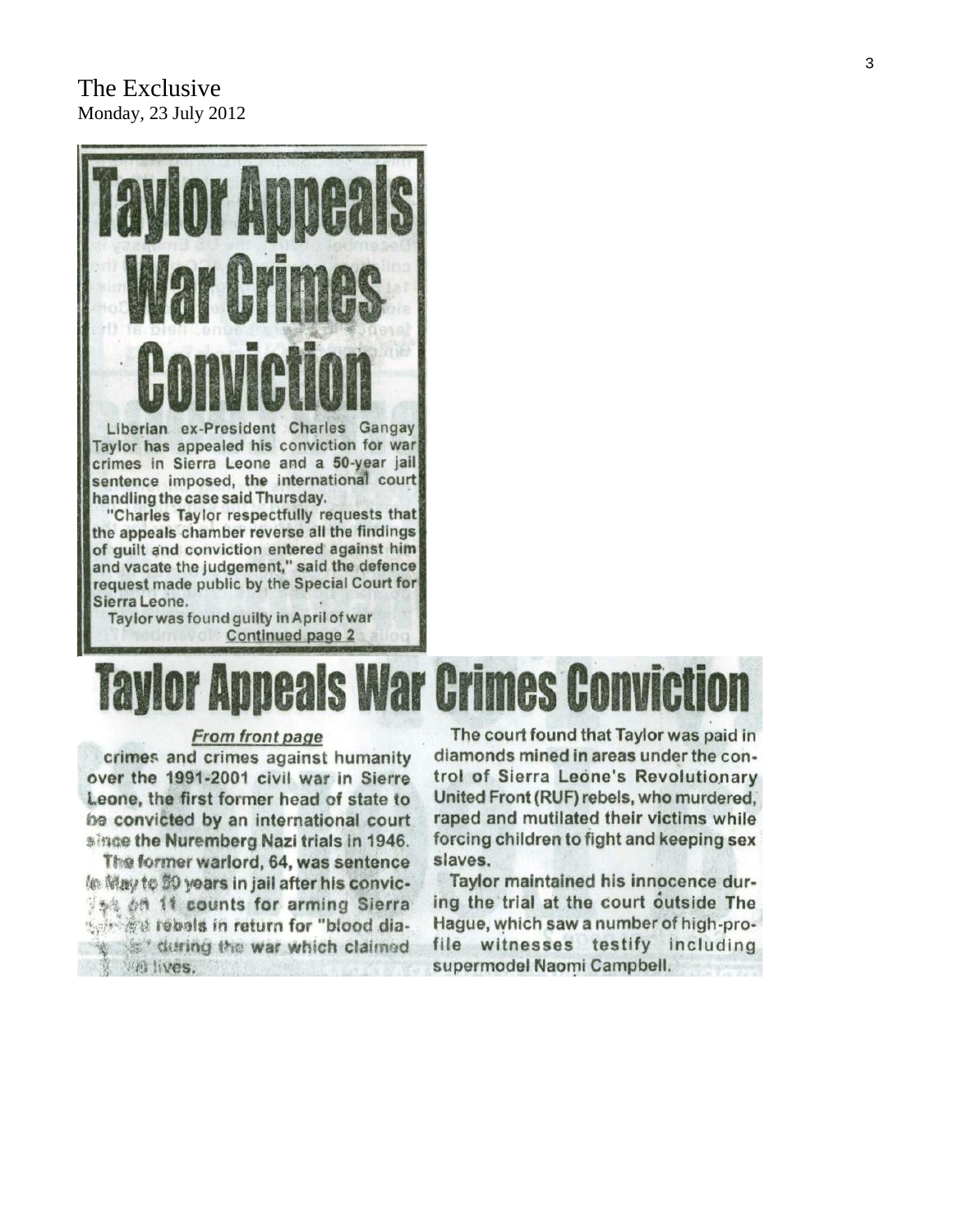## The Exclusive Monday, 23 July 2012



# **Peter Andersen Wins Av**

Peter C. Andersen has come a long way from Maple Plain, Minnesota-both figuratively and literally. And Macalester, he says, was the catalyst for that.

Almost a decade ago, Peter moved back to Sierra Leone, a country he'd grown to love while serving there in the Peace Corps in the late '70s and early '80s working within the Ministry of Agriculture and Forestry.

Since 2003 he has been working for the Special Court for Sierra Leone, an international criminal tribunal charged with trying those who committed atrocities against civilians during the country's civil war.

Getting from then-rural Maple Plain, Minnesota, to Africa was a life-transforming event that began to take shape at Macalester. "It was the curriculum, the exposure to fellow students from many countries, and the opportunity to study abroad," that set him off on this path, he says

Although Peter left Sierra Leone in the early '80s, he never stopped being passionately interested in the country. In March 1991, when the Revolutionary United Front rebels crossed into eastern Sierra Leone from Liberia, people around the world discovered that news about the civil war was almost nonexistent. In

1996, in the midst of brutal conflict, Pe ter founded the Sierra Leone Web to report credible information on the country and the war. "I soon found myself at the electronic crossroads of Sierra Leone," he says, "communicating daily with government, rebels, opposition, diplomats, journalists, and civil society."

What is Peter proudest of? "When the people of Sierra Leone were in desperate circumstances, I did everything I could to help them, and to make sure that the world could not turn its back on them."

COURTESY: MACALESTER **COLLEGE WEBSITE**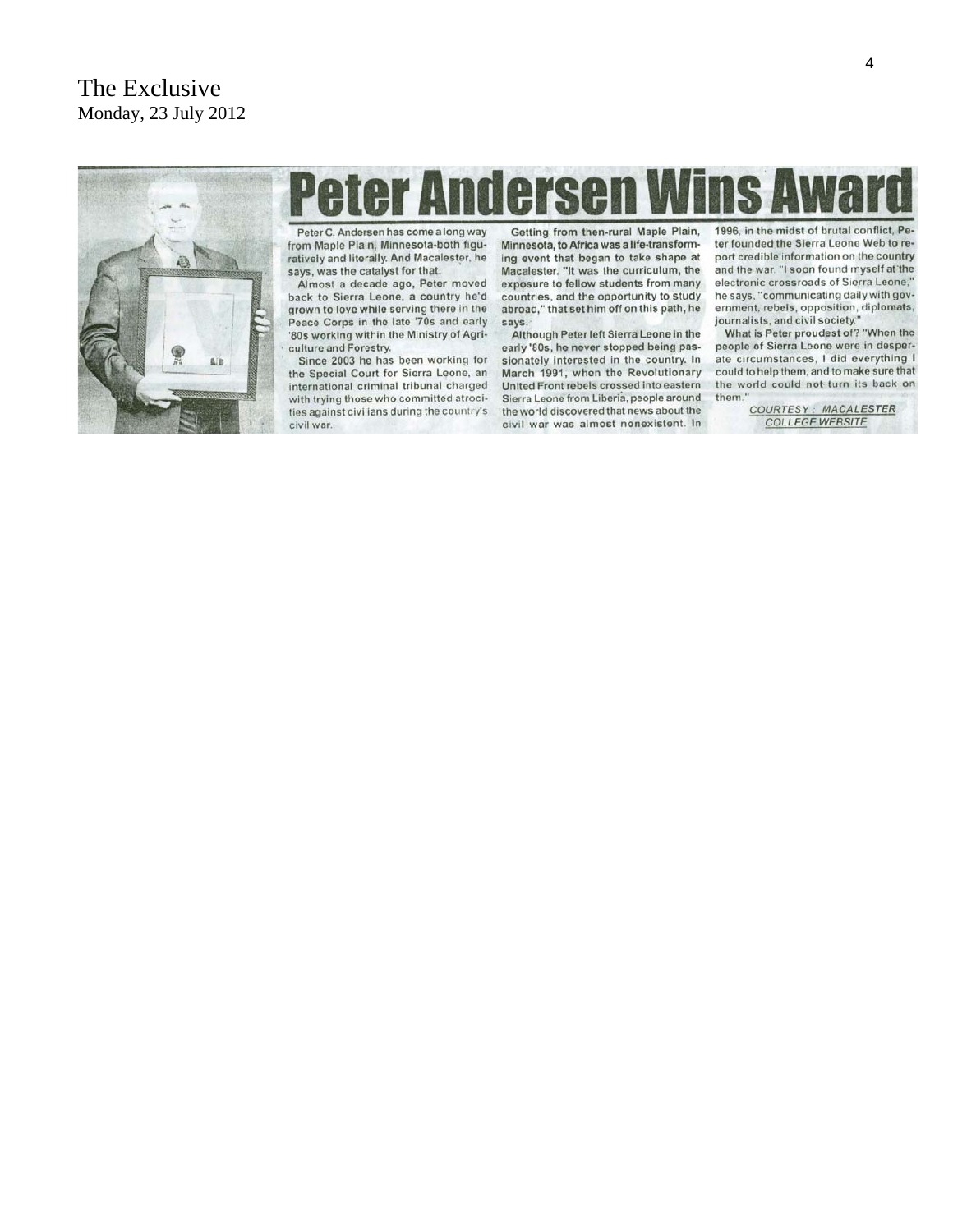## Independent Observer Monday, 23 July 2012

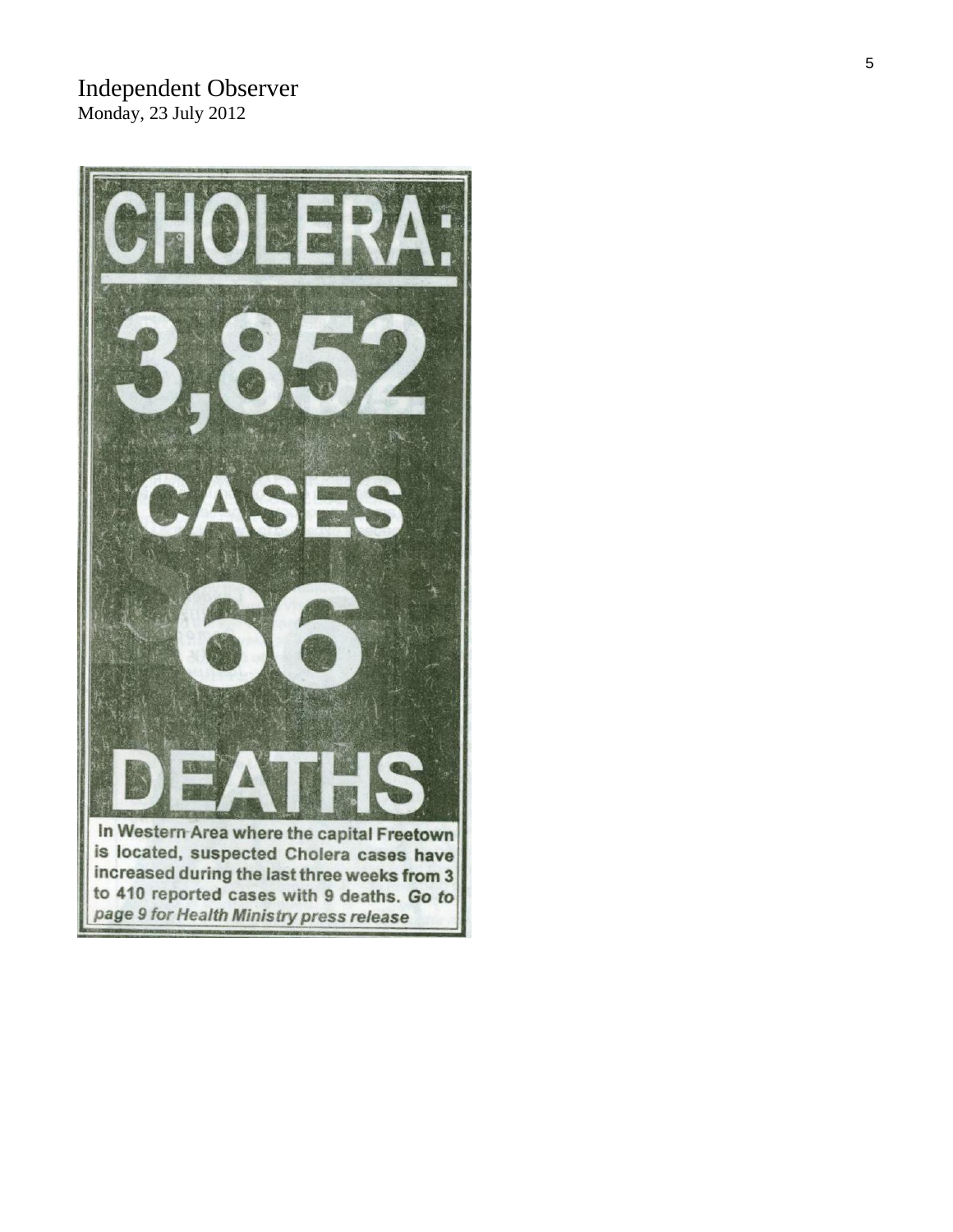## CharlesTaylorTrial.org

Friday, 20 July 2012

## **Prosecution and Defense to Appeal Charles Taylor Judgment and Sentence**

By Alpha Sesay

 Prosecution and Defense teams in the case of convicted former president of Liberia Charles Taylor will appeal various aspects of the judgment and sentence delivered by the Trial Chamber judges of the Special Court for Sierra Leone (SCSL).

This was made clear in separate filings made by the parties this week.

The Trial Chamber judges on April 26, 2012 convicted Taylor of aiding and abetting the commission of serious crimes including rape, murder, and destruction of civilian property by Revolutionary United Front (RUF) and Armed Forces Revolutionary Council (AFRC) forces in Sierra Leone from November 30, 1996 to January 18, 2002. The judges further found that Taylor helped to plan attacks on three towns, including the diamond rich town of Kono and the country's capital Freetown, in late 1998 to early 1999. On May 30, 2012, the judges sentenced Taylor to a jail term of 50 years for his role in the Sierra Leonean conflict.

Prosecutors had earlier alleged that in addition to aiding and abetting, Taylor was also in command and control of rebel forces in Sierra Leone and that he was involved in a joint criminal enterprise with the rebels. Prosecutors further alleged that Taylor planned, ordered, and instigated the commission of serious crimes during the conflict in that West African country.

Throughout his trial, Taylor maintained his innocence. When the judges delivered their verdict on April 26, they ruled that while Taylor aided and abetted the crimes committed in Sierra Leone, there was not sufficient evidence that he was involved in a joint criminal enterprise with the rebels or that he exercised command and control over them. The judges further ruled that while he was guilty of planning attacks on specific towns in Sierra Leone, the evidence did not support a finding that he ordered or instigated the crimes. As prosecutors requested that Taylor be sentenced to a jail term of 80 years because of the crimes for which he was convicted, the judges on May 30 sentenced him to a jail term of 50 years instead.

On July 19, Prosecution and Defense teams filed notices of appeal, raising several grounds on which they will appeal the findings of the Trial Chamber in both the decision on Taylor's conviction and his sentence.

Prosecutors on their part have raised four grounds on which they will appeal the findings of the judges. These include the Trial Chamber's failure to find Taylor liable for ordering and instigating the commission of crimes, the Chamber's failure to find him liable for crimes committed in certain locations in 5 districts on the ground that they fell outside the scope of the indictment, and then Chamber's decision to sentence the former Liberian President to a single term of 50 years. Prosecutors argue that the judges in making these findings "erred" in fact and in law.

Defense lawyers for Taylor, on the other hand, have raised 45 grounds on which they say the Trial Chamber "erred" in fact and in law as they convicted and sentenced Taylor on April 26 and May 30 respectively. Included in the numerous grounds of appeal are findings of the judges that Taylor was involved in planning attacks on Kono, Makeni, and Freetown in late 1998 and early 1999, the Chamber's finding that he assisted the commission of crimes by providing medical assistance to rebel forces in Sierra Leone, that he assisted the commission of crimes by providing a guesthouse for RUF rebels in Liberia, that the jail term of 50 years that Taylor has been sentenced is "manifestly unreasonable," that the judges "erred" in their failure to consider Taylor's expression of sympathy as grounds of mitigation, that there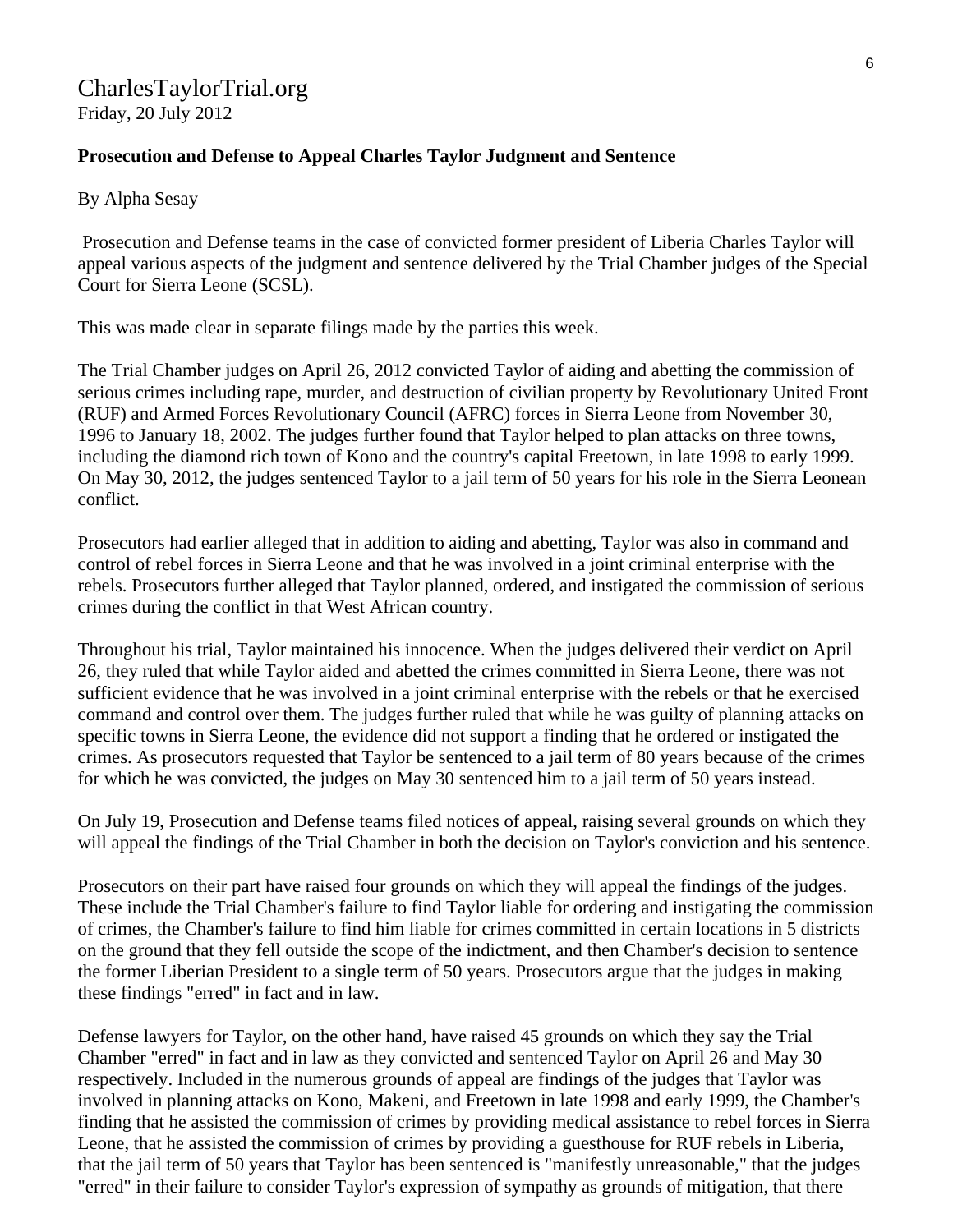were irregularities in the proceedings based on the statement made by the Alternate Judge El-Hadj Malick Sow that the there had been no deliberations among the judges, and that Justice Julia Sebutinde's participation in the proceedings after she had already become a judge of the International Court of Justice was irregular. For these and several other reasons, defense lawyers for Taylor want the Appeals Chamber to quash the finding of guilt and sentence against Taylor.

In a separate application, Taylor's defense lawyers have requested that the Appeals Chamber judges voluntarily withdraw from deciding those grounds of appeal that stem out of Justice Sow's statement as delivered on April 26, and that in the event the Appeals Chamber judges do not withdraw voluntarily, that the request for disqualification be determined by a separate panel of judges. This, according to defense lawyers is because a reasonable person, properly informed, might suspect bias if the same judges are to address the issue.

The defense team explains in their application that after Judge Sow made his statement on April 26 pointing out that no deliberations had taken place among the judges and that "the system is not consistent with all the values of international criminal justice," judges of the SCSL, sitting as a plenary subjected him to a disciplinary process and found him "unfit" to continue to sit in the proceedings. Taylor's lawyers now want Judge Sow's comment to become subjects of the appeals process and in doing so, they argue that the same judges who had disciplined Judge Sow for the comment will not be competent to determine appeals on those grounds.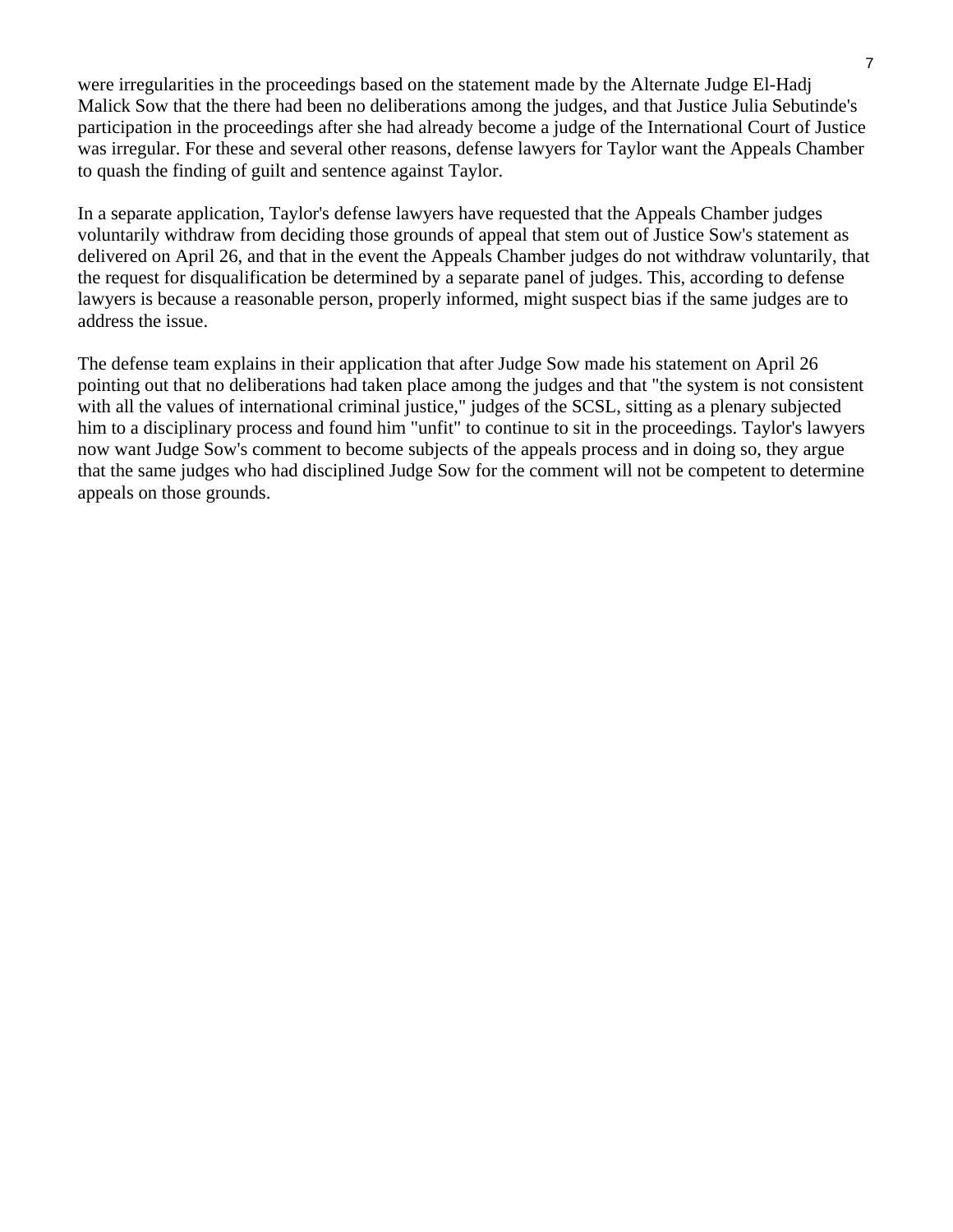## Human Rights Watch

Friday, 20 July 2012 Press Release

## **World Court: Important Victory for Habré Victims**

Senegal Should Bring Chad's Former Dictator to Justice 'Without Further Delay'

(Brussels, July 20, 2012) – The ruling by the International Court of Justice (ICJ) on July 20, 2012, that Senegal must prosecute "without further delay" or extradite Chad's former dictator Hissène Habré is a great victory for his victims, a coalition of human rights groups said today. The ruling reinforces the obligation on all countries to bring to account people in their jurisdiction who are allegedly responsible for torture.

Habré, 69, is accused of responsibility for thousands of political killings and systematic torture when he ruled Chad, from 1982 to 1990. He has been living in exile in Senegal for more than 21 years but has yet to face justice there. Senegal's recently elected president, Macky Sall, has said he wants to prosecute Habré in Dakar and ordered that proceedings begin by the end of the year. After prosecution in Senegal stalled, Belgium indicted Habré in 2005 and has since requested his extradition four times.

"The world's highest court said today that we have a right to justice," said Souleymane Guengueng, who nearly died during almost three years of mistreatment in Habré's prisons and later founded an association of victims to seek justice. "Today, my friends who were tortured, the people I saw die in jail, those who never gave up hope, are one step closer to achieving justice."

The decision brings an end to the suit Belgium filed against Senegal in February 2009 after Senegal refused to extradite Habré and continued to stall on his trial before domestic courts. Belgium charged that Senegal had failed to meet its obligations under the UN Convention against Torture and Other Cruel, Inhuman or Degrading Treatment or Punishment. Under the charter of the United Nations, the World Court's ruling is binding on Senegal.

The court found that Senegal had failed to meet its international legal obligations under the torture convention and ordered Senegal to bring Habré to justice "without further delay" either by prosecuting him in Senegal or extraditing him to Belgium.

"This decision is a victory for Hissène Habré's victims, who have been fighting for 21 years for their day in court; it is a vindication for Belgium, which had the courage to stand up for the victims; and it is a strong message to the new leaders of Senegal that they must move swiftly to fulfill their pledge to bring Habré to justice," said Reed Brody, counsel for Human Rights Watch, who has worked with the victims for 13 years. "The ICJ declared that the Torture Convention means exactly what it says – if someone commits torture, he has to be brought to justice, no ifs, ands, or buts."

By unanimous decision, the court ordered Senegal to "without further delay, submit the case of Mr. Hissène Habré to its competent authorities for the purpose of prosecution, if it does not extradite him." All but two judges agreed that Senegal breached the torture convention, first by failing to make an immediate preliminary inquiry into the crimes allegedly committed by Habré once it became aware of the allegations against him, and again by failing to submit the case to its competent authorities for prosecution. The court noted that Senegal could have fulfilled its obligations by extraditing Habré to Belgium.

The court rejected Senegal's argument that difficulties in securing international financing prevented it from moving faster to bring Habré to trial. It also ruled that Senegal's obligation to "prosecute or extradite" Habré was unaffected by a 2010 ruling by the Court of Justice of the Economic Community of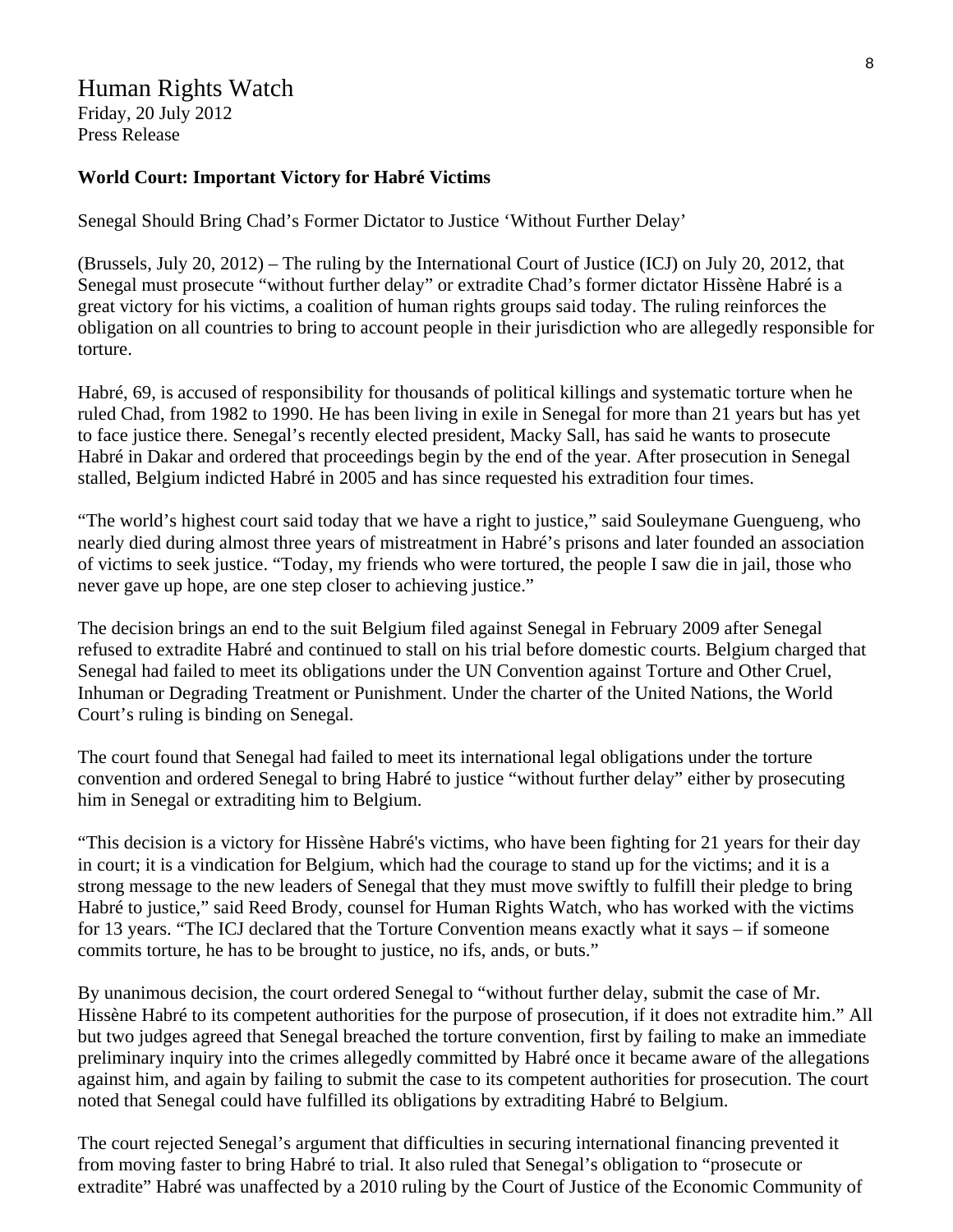West African States (ECOWAS) requiring Habré's trial before a "special ad hoc procedure of an international character."

The court found that it lacked jurisdiction to consider Belgium's claim that Senegal had also breached its obligations under customary international law.

The ICJ, which sits in The Hague, is the United Nations' highest court and generally deals with cases between UN member states. It has no jurisdiction to prosecute individuals.

Reacting to the court decision, the Senegalese government "reaffirm[ed] its commitment to hold [Habré's] trial."

The International Committee for the Fair Trial of Hissène Habré – which comprises the Chadian Association for the Promotion and Defense of Human Rights (ATPDH), the Association of Victims of Crimes of the Regime of Hissène Habré (AVCRHH), the African Assembly for the Defense of Human Rights (RADDHO), Human Rights Watch, and the International Federation of Human Rights (FIDH), among others – said that the decision would increase pressure on Senegal to bring Habré to justice quickly. They also said it sets an important precedent for the 150 countries that have ratified the torture convention.

"Today's decision is a resounding blow to the impunity of torturers and tyrants and a victory for torture victims all over the world," said Souhayr Belhass, president of the FIDH. "We are confident that Senegal will finally initiate legal proceedings against Habré for all crimes perpetrated during his regime."

Abdoulaye Wade, Senegal's former president, raised obstacle after obstacle to preclude Habré's trial in Senegal. However, following Sall's victory in presidential elections in March, he said he wanted to prosecute Habré in Senegal rather than extradite him to Belgium. In June, he called for proceedings to begin by the end of the year, and Senegal and the African Union (AU) are now engaged in talks in Dakar over creation of a special court within the Senegalese justice system to try Habré.

"The decision by the world's highest court marks another important step in the victims' tireless fight for justice," said Jacqueline Moudeïna, lawyer for the victims and president of the Chadian Association for the Promotion of Human Rights. "Now it's up to Senegal to follow through and ensure Habré is tried for his crimes."

The Nobel Peace Prize winner Bishop Desmond Tutu and 117 groups from 25 African countries in July 2010 denounced the obstacles to justice for the victims as an "interminable political and legal soap opera." The ICJ decision and the ongoing negotiations between Senegal and the AU could mark a turning point to bring justice within reach of Habré's victims, the coalition said.

"The new Senegalese government has engaged on a campaign against corruption and impunity at the highest levels," said Alioune Tine, president of the Dakar-based RADDHO. "It should take heart from this ruling and show the world that an African country can deliver justice for crimes committed in Africa."

## Background

Habré ruled Chad from 1982 until he was deposed in 1990 by President Idriss Déby Itno and fled to Senegal. His one-party regime was marked by widespread atrocities, including waves of ethnic campaigns. Files of Habré's political police, the Direction de la Documentation et de la Sécurité (DDS), which were discovered by Human Rights Watch in 2001, reveal the names of 1,208 people who were killed or died in detention and 12,321 victims of human rights violations.

Habré was first indicted in Senegal in 2000. The country's courts said that he could not be tried there, however, so his victims filed a case in Belgium. In September 2005, after four years of investigation, a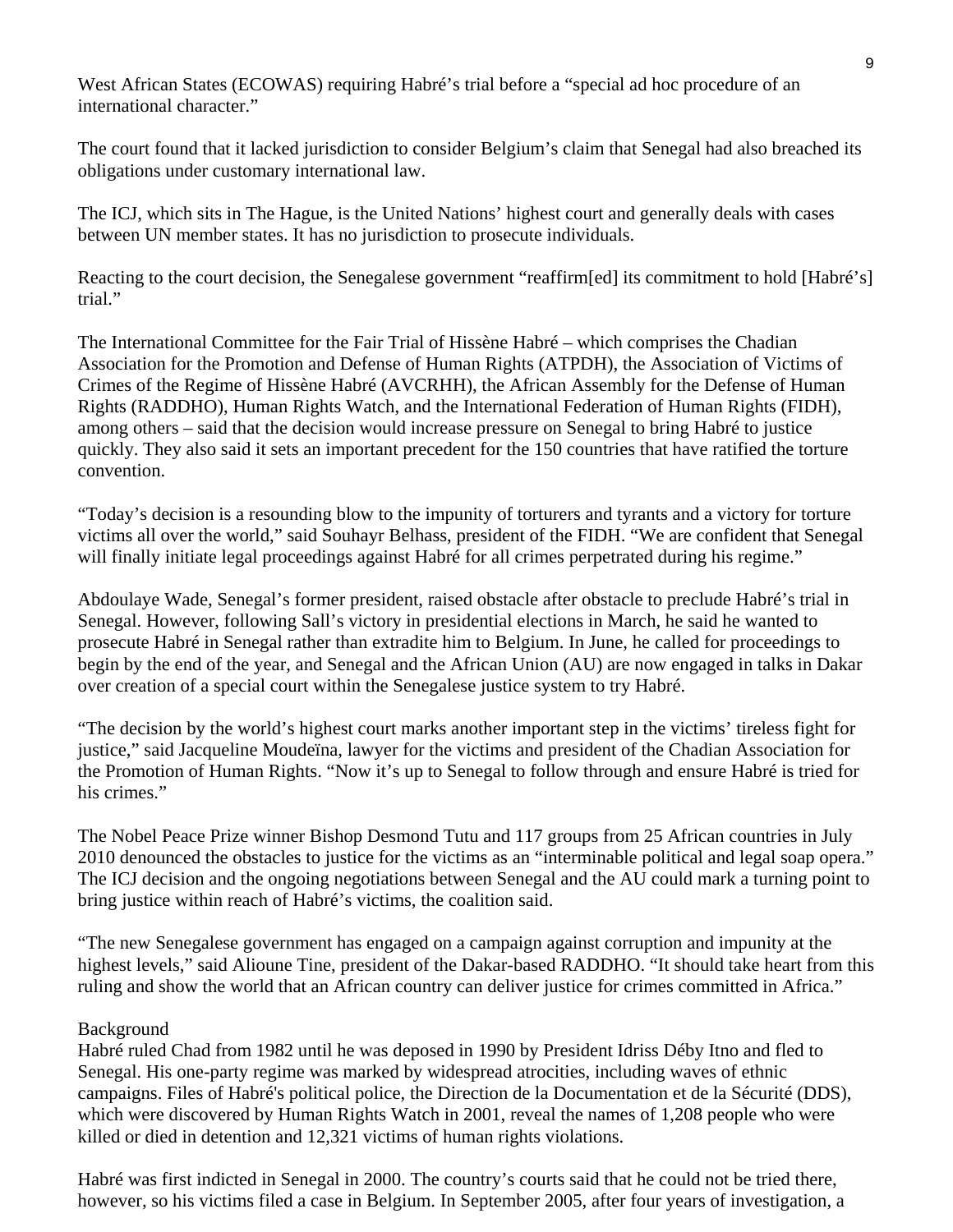Belgian judge indicted Habré and Belgium requested his extradition, but a Senegalese court ruled that it lacked jurisdiction to decide on the extradition request.

Senegal then turned to the AU, which in July 2006 called on Senegal to prosecute Habré "on behalf of Africa." Wade accepted the AU mandate and had Senegalese law amended to give the country's courts extraterritorial jurisdiction over international crimes. However, years of wrangling over the trial budget ensued. Senegal and donor countries finally agreed to a budget of €8.6 million (US\$11.4 million) for Habré's trial in November 2010. Just days earlier, ECOWAS ruled that Habré must be tried before a "special ad hoc procedure of an international character."

In January 2011, the AU responded to the ECOWAS court ruling by proposing a plan for a special court within the Senegalese justice system with some judges appointed by the AU. Senegal rejected the plan. Senegal and the AU continued discussions, however, and, in March 2011, agreed in principle to a new plan creating an ad hoc international tribunal. In May 2011, however, Senegalwithdrew from negotiations with the African Union over creation of the court.

In July 2011, Senegal threatened to expel Habré to Chad but, days later, retracted its decision in the face of an international outcry. The Chadian government then announced its support for extraditing Habré to Belgium to face trial.

In September 2011, Belgium submitted another extradition request to Senegalese authorities, but in January the Senegalese courts dismissed the request on technical grounds after the Senegalese government apparently failed to transmit the Belgian legal papers intact to the court. Belgium submitted another extradition request shortly thereafter and that request remains pending.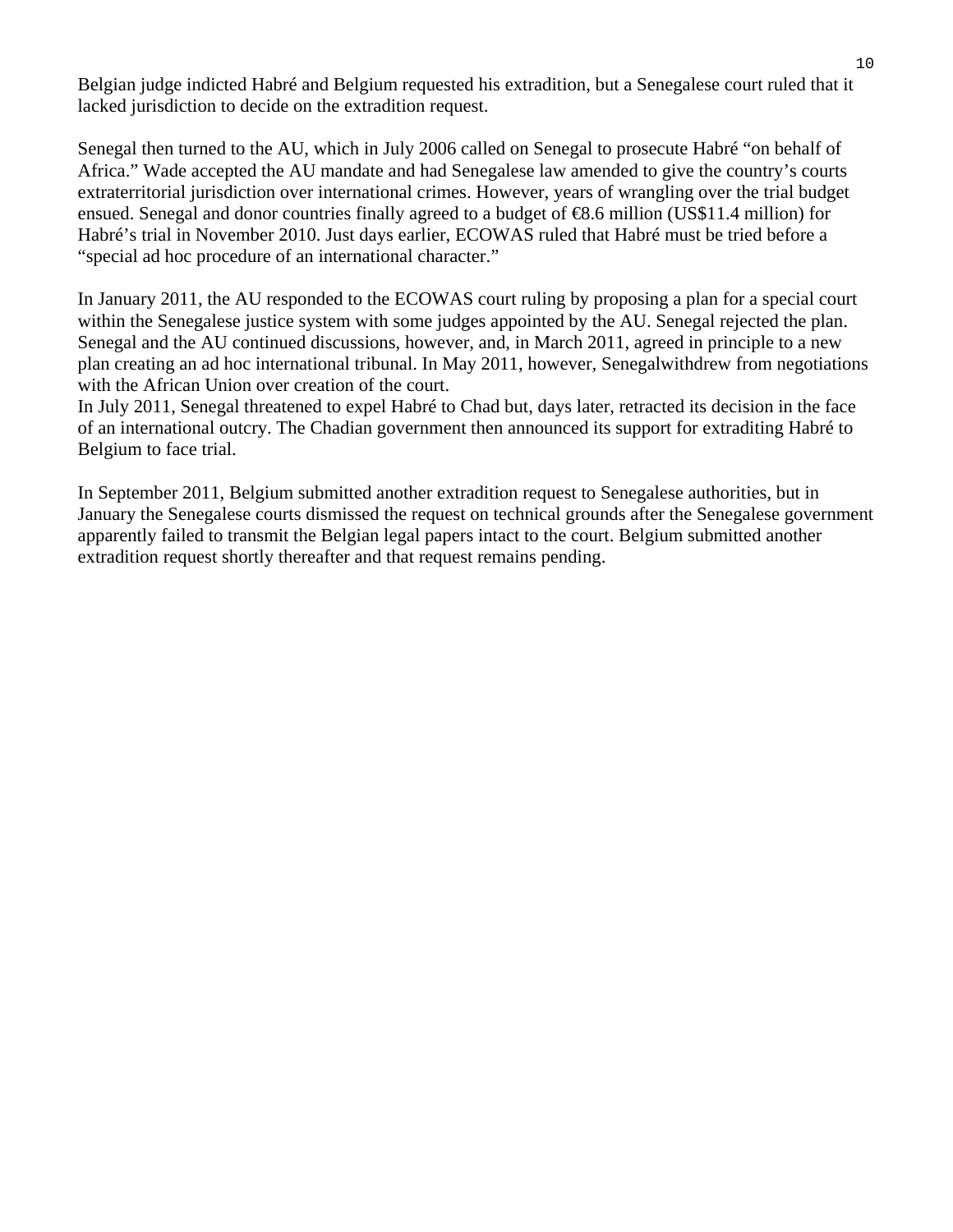The Irish Times Monday, 23 July 2012 Opinion

## **Impunity over for heinous crimes against humanity**

### PATRICIA O'BRIEN

OPINION: For 10 years, the International Criminal Court has ensured justice and accountability

THIS MONTH we mark the 10th anniversary of the establishment of the International Criminal Court. The court represents the international community's resolve to end impunity for the most heinous crimes and to foster a culture of accountability.

Less than 20 years ago, the prospect of holding individuals personally accountable for international crimes so serious that they shock the conscience of mankind seemed illusory. Impunity for genocide, crimes against humanity and war crimes was tolerated, and the gravest of crimes went unpunished.

For several decades, the voices of victims who suffered unimaginable atrocities went unheard as the international community struggled to build upon the legacy of the Nuremberg and Tokyo tribunals.

The tide has finally turned. Today, those responsible for genocide, war crimes, crimes against humanity and other gross violations of international humanitarian and human rights law are being held accountable. Heads of state and senior officials can no longer hide from justice.

The flame of international criminal justice was rekindled in the early 1990s, when the Security Council established the International Criminal Tribunals for Rwanda and the former Yugoslavia in response to the atrocities in those countries. The successes of these two tribunals emboldened the determination to establish a permanent court.

The International Criminal Court, which took more than a decade to be established, represents one of the major achievements of the past century in international law.

It is currently considering eight situations: four self-referrals (Central African Republic; Democratic Republic of the Congo; Mali; and Uganda); two Security Council referrals (Darfur and Libya); and two prosecutor-initiated situations (Côte d'Ivoire and Kenya). Recently, the ICC has completed its first trial. The Rome Statute has been ratified by 121 states. The ICC enjoys the support of many other states and the UN.

Today, there is no denying that international criminal justice and its centrepiece, the ICC, have become part of the fabric of the international system. The objectives of international criminal justice are closely intertwined with the achievement of stability, as atrocity crimes threaten the peace and security of societies. Its mission to end impunity for serious crimes complements the purposes and principles of the UN.

Jurisprudence has developed that should make potential perpetrators think twice before. The threat of prosecution and punishment hangs over those who commit atrocity crimes. Children cannot be used as soldiers during hostilities. Use of sexual violence as a weapon of war is a serious crime. Rape can be treated as an element of genocide. Attacks against UN peacekeepers are unlawful.

This growing body of jurisprudence makes clear that individuals will be held accountable. Following superiors' orders is neither a defence nor a mitigating factor. The recent conviction of Charles Taylor,